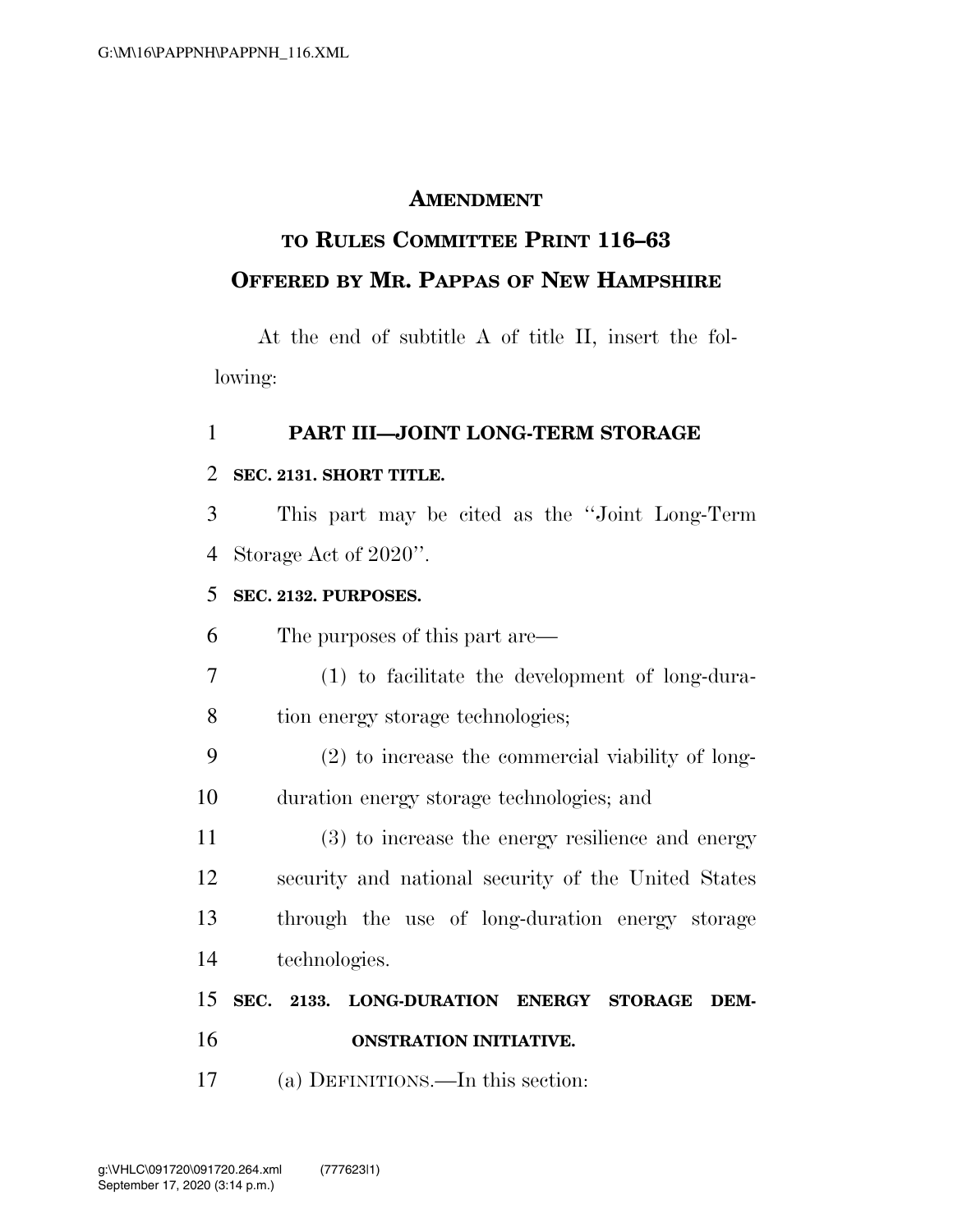$\mathfrak{D}$ 

 (1) DIRECTOR OF ARPA–E.—The term ''Direc- tor of ARPA–E'' means the Secretary of Energy, acting through the Director of the Advanced Re- search Projects Agency–Energy. (2) DIRECTOR OF ESTCP.—The term ''Director of ESTCP'' means the Secretary of Defense, acting through the Director of the Environmental Security Technology Certification Program of the Depart- ment of Defense. (3) DIRECTORS.—The term ''Directors'' means the Director of ARPA–E and the Director of ESTCP, acting jointly. (4) INITIATIVE.—The term ''Initiative'' means the demonstration initiative established under sub- section (b). (5) JOINT PROGRAM.—The term ''Joint Pro- gram'' means the joint program established under subsection (f). (b) ESTABLISHMENT.—Not later than 200 days after the date of enactment of this Act, the Director of ARPA– E shall establish a demonstration initiative composed of demonstration projects focused on the development of long-duration energy storage technologies. (c) GOALS.—The goals of the Initiative shall be—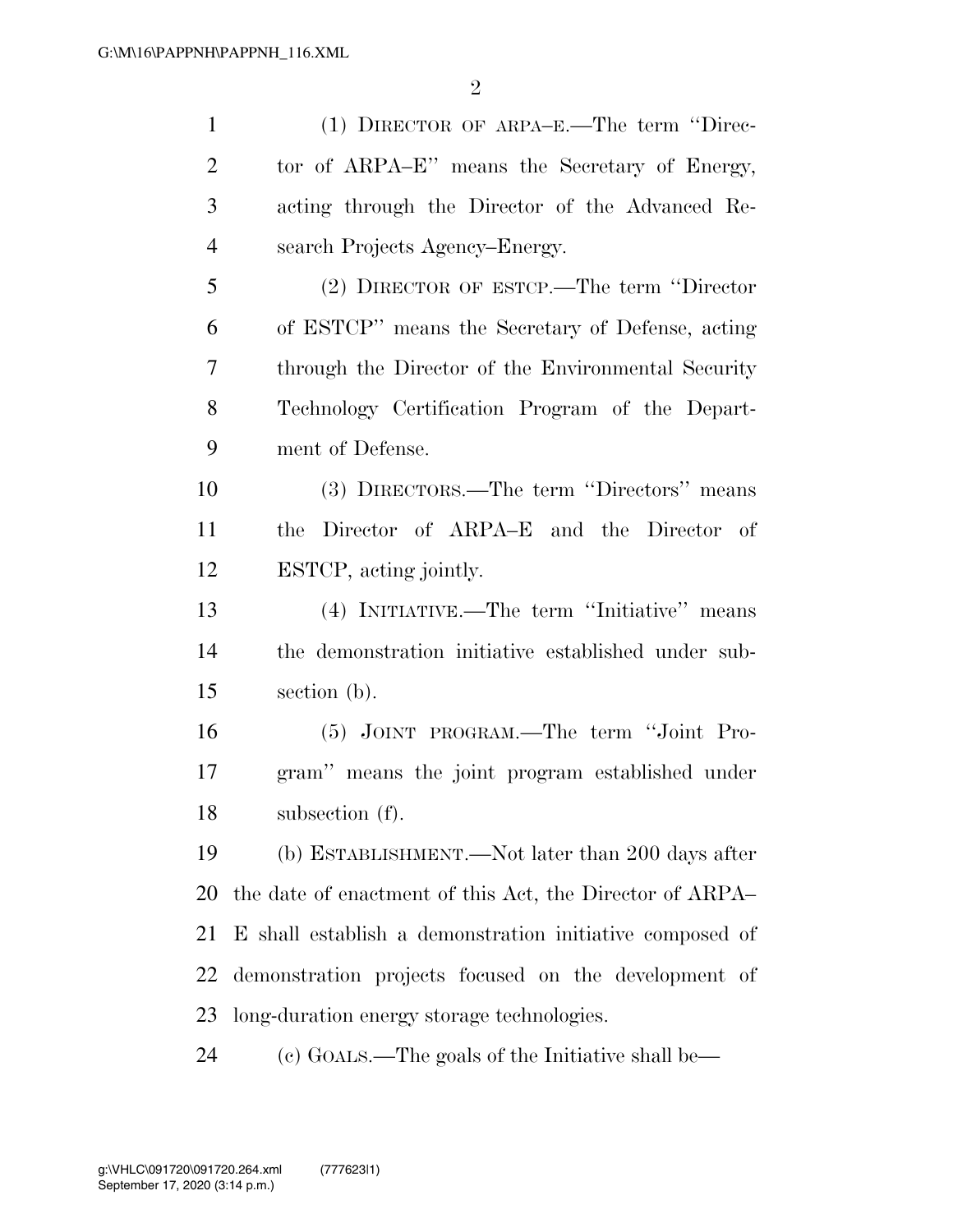| $\mathbf{1}$   | (1) to demonstrate the potential benefits of       |
|----------------|----------------------------------------------------|
| $\overline{2}$ | long-duration energy storage to-                   |
| 3              | $(A)$ the resilience of the electricity grid, in-  |
| $\overline{4}$ | cluding the security of critical infrastructure;   |
| 5              | and                                                |
| 6              | (B) efficient use of the electricity grid          |
| 7              | through—                                           |
| 8              | (i) peak load reduction; or                        |
| 9              | (ii) avoided investments in traditional            |
| 10             | grid infrastructure;                               |
| 11             | (2) to increase the commercial viability of long-  |
| 12             | duration energy storage technologies;              |
| 13             | $(3)(A)$ to identify the range of services that    |
| 14             | long-duration energy storage technologies can pro- |
| 15             | vide to the electricity grid; and                  |
| 16             | (B) to the maximum extent practicable, to          |
| 17             | quantify the value of those services;              |
| 18             | (4) to investigate challenges to the greater de-   |
| 19             | ployment of long-duration energy storage tech-     |
| 20             | nologies;                                          |
| 21             | $(5)$ to identify and develop a range of tech-     |
| 22             | nology types; and                                  |
| 23             | $(6)$ to improve the integration of energy storage |
| 24             | and the grid.                                      |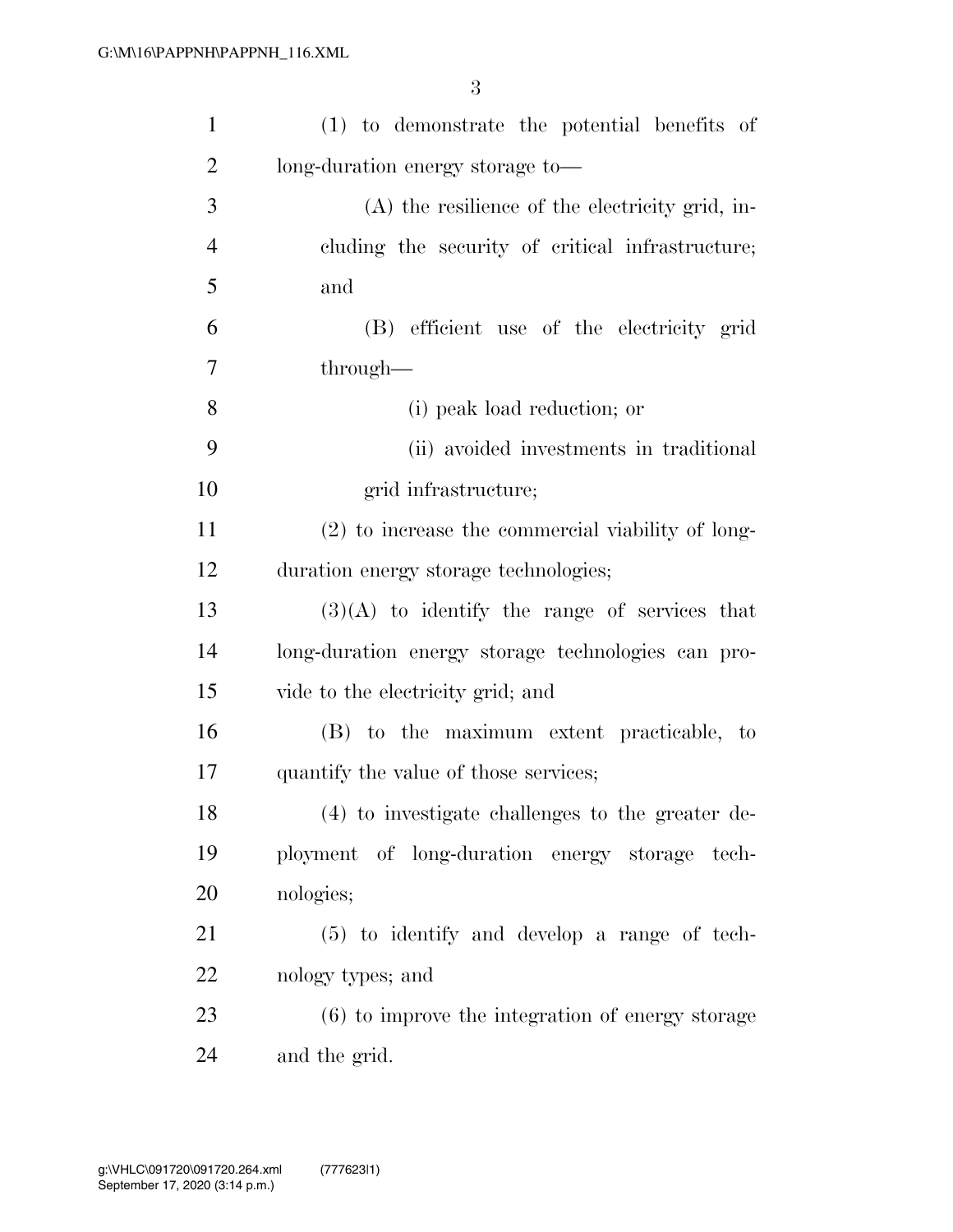(d) SELECTION OF PROJECTS.—To the maximum ex- tent practicable, in selecting demonstration projects to participate in the Initiative, the Director of ARPA–E shall—

(1) ensure a range of technology types;

 (2) ensure regional diversity among projects, in-cluding appropriate representation of rural areas;

 (3) consider microgrid, islanded, or off-grid ap-plications; and

 (4) ensure that any project selected is designed to achieve one or more of the goals described in sub-section (c).

 (e) COOPERATION WITH ELECTRIC UTILITIES.—A demonstration project selected to participate in the Initia- tive may be carried out in cooperation with the electric utility that owns the grid facilities in the electricity control area in which the demonstration project is carried out.

(f) JOINT PROGRAM.—

 (1) ESTABLISHMENT.—As part of the Initia-20 tive, the Director of ARPA–E, in consultation with the Director of ESTCP, shall establish within the Department of Energy a joint program to carry out projects—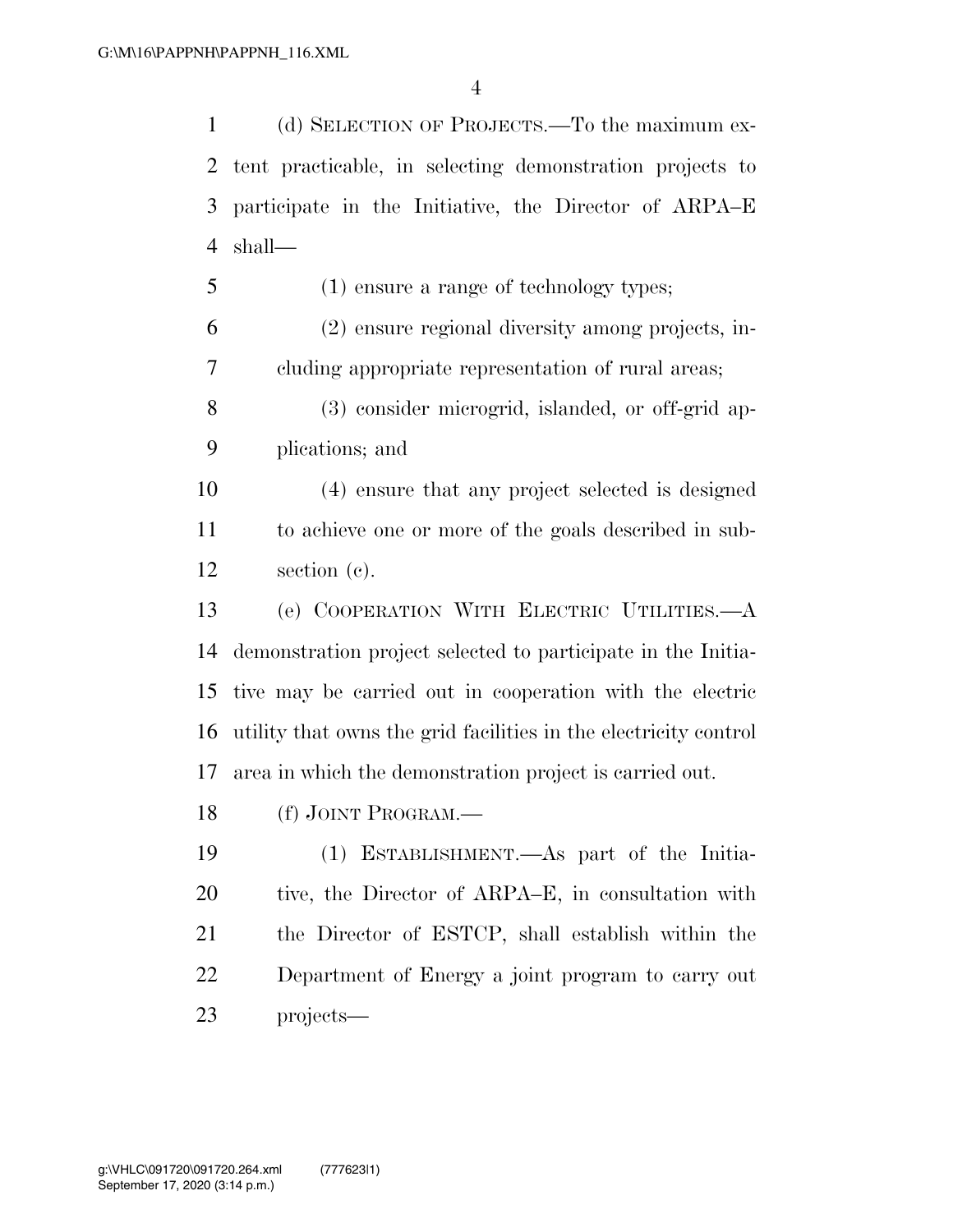| $\mathbf{1}$   | (A) to demonstrate promising long-dura-              |
|----------------|------------------------------------------------------|
| $\overline{2}$ | tion energy storage technologies at different        |
| 3              | scales; and                                          |
| $\overline{4}$ | (B) to help new, innovative long-duration            |
| 5              | energy storage technologies become commer-           |
| 6              | cially viable.                                       |
| 7              | (2) MEMORANDUM OF UNDERSTANDING.-Not                 |
| 8              | later than 200 days after the date of enactment of   |
| 9              | this Act, the Director of ARPA–E shall enter into    |
| 10             | a memorandum of understanding with the Director      |
| 11             | of ESTCP to jointly administer the Joint Program.    |
| 12             | (3) INFRASTRUCTURE.—In carrying out the              |
| 13             | Joint Program, the Directors shall—                  |
| 14             | (A) use existing test-bed infrastructure             |
| 15             | $at$ —                                               |
| 16             | Department of Energy facilities;<br>(i)              |
| 17             | and                                                  |
| 18             | (ii) Department of Defense installa-                 |
| 19             | tions; and                                           |
| 20             | (B) develop new infrastructure for identi-           |
| 21             | fied projects, if appropriate.                       |
| 22             | (4) GOALS AND METRICS.—The Directors shall           |
| 23             | develop goals and metrics for technological progress |
| 24             | under the Joint Program consistent with energy re-   |
| 25             | silience and energy security policies.               |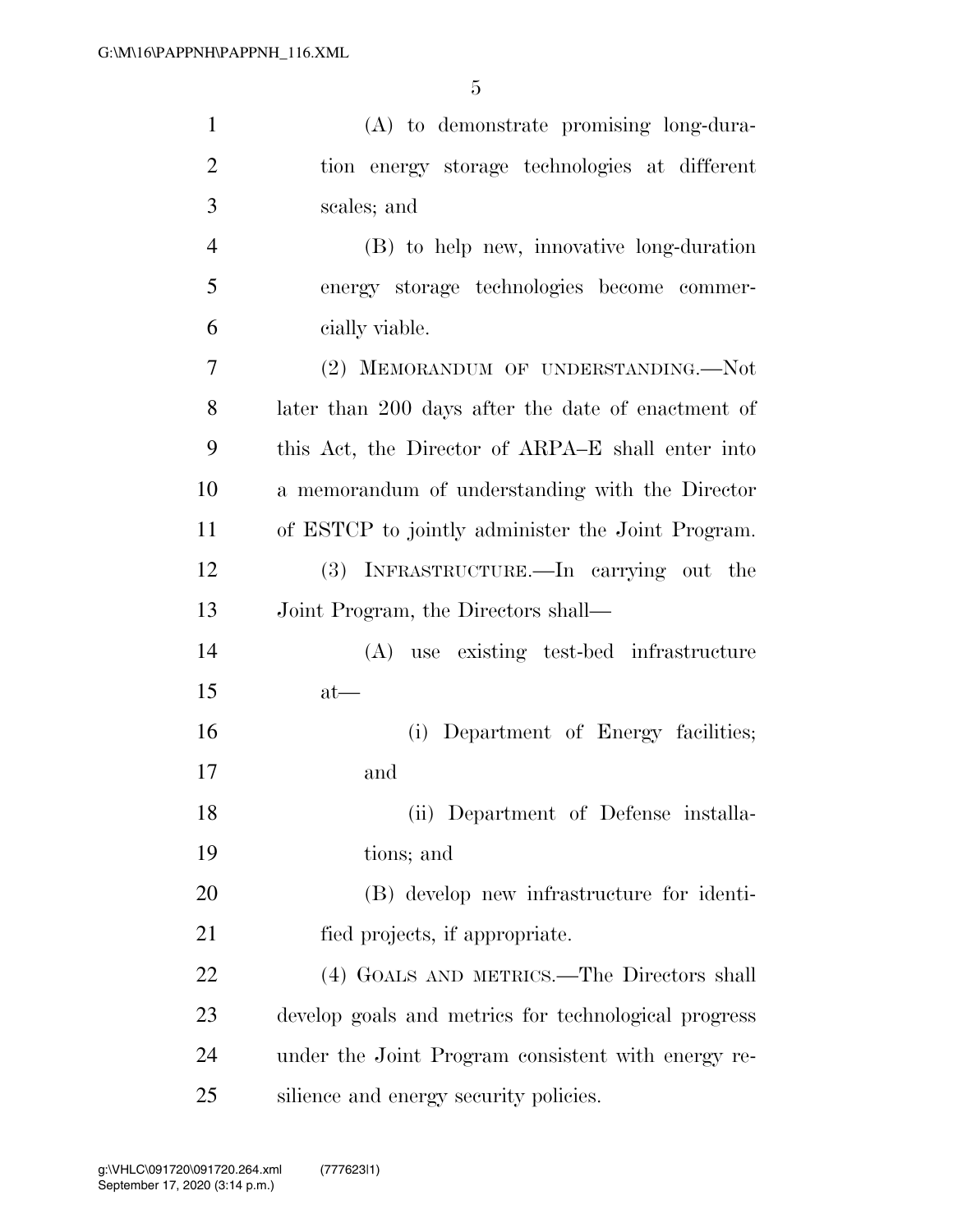| $\mathbf{1}$   | $(5)$ SELECTION OF PROJECTS.—                       |
|----------------|-----------------------------------------------------|
| $\overline{2}$ | $(A)$ IN GENERAL.—To the maximum ex-                |
| 3              | tent practicable, in selecting projects to partici- |
| $\overline{4}$ | pate in the Joint Program, the Directors            |
| 5              | shall—                                              |
| 6              | ensure that projects are carried<br>(i)             |
| 7              | out under conditions that represent a vari-         |
| 8              | ety of environments with different physical         |
| 9              | conditions and market constraints; and              |
| 10             | (ii)<br>ensure an appropriate balance               |
| 11             | $of$ —                                              |
| 12             | (I) larger, higher-cost projects;                   |
| 13             | and                                                 |
| 14             | (II) smaller, lower-cost projects.                  |
| 15             | (B) PRIORITY.—In carrying out the Joint             |
| 16             | Program, the Directors shall give priority to       |
| 17             | demonstration projects that—                        |
| 18             | (i) make available to the public key                |
| 19             | engineering and field data that will accel-         |
| 20             | erate deployment of long-duration energy            |
| 21             | storage technologies; and                           |
| 22             | (ii) will be carried out in the field.              |
| 23             | (6) STATES AND PRIVATE SECTOR ENTITIES.—            |
| 24             | In carrying out the Joint Program, the Directors    |
| 25             | shall encourage—                                    |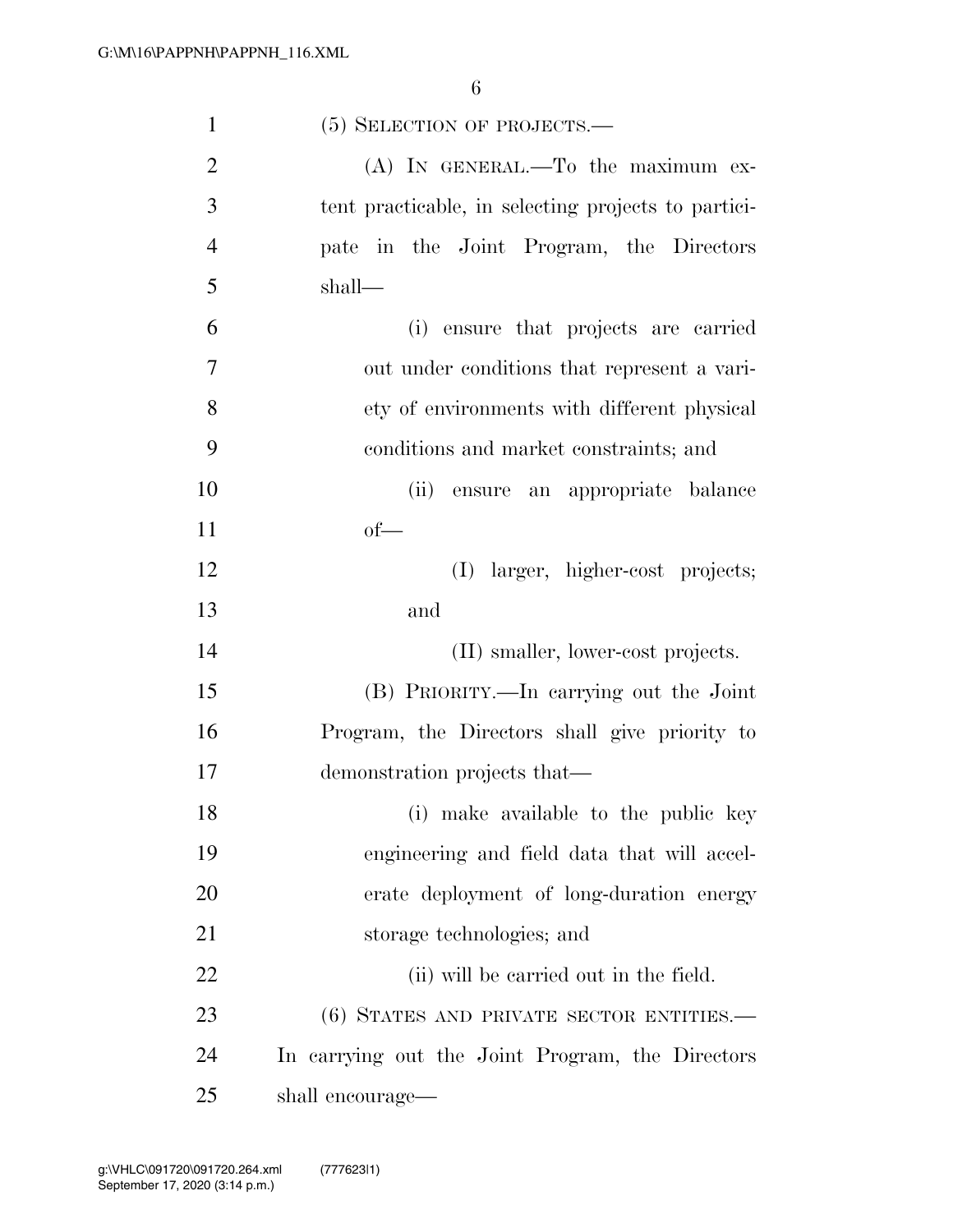| $\mathbf{1}$   | (A) States to become laboratories of inno-                 |
|----------------|------------------------------------------------------------|
| $\overline{2}$ | vation in the development of long-duration en-             |
| 3              | ergy storage technologies; and                             |
| $\overline{4}$ | (B) collaboration between participants in                  |
| 5              | the Joint Program, States, and other appro-                |
| 6              | priate private sector entities.                            |
| 7              | AUTHORIZATION OF APPROPRIATIONS.—There<br>(g)              |
| 8              | are authorized to be appropriated to carry out the Initia- |
| 9              | tive—                                                      |
| 10             | $(1)$ \$20,000,000 for fiscal year 2021;                   |
| 11             | $(2)$ \$40,000,000 for fiscal year 2022; and               |
| 12             | $(3)$ \$60,000,000 for each of fiscal years 2023           |
| 13             | through 2025.                                              |
|                |                                                            |
| 14             | SEC. 2134. AUTHORIZATION OF APPROPRIATIONS FOR THE         |
| 15             | PROGRAM OF THE ADVANCED<br><b>DAYS</b><br>RE-              |
| 16             | SEARCH PROJECTS AGENCY-ENERGY.                             |
| 17             | Section $5012$ (o) of the America COMPETES Act $(42)$      |
|                | 18 U.S.C. $16538(0)$ is amended—                           |
| 19             | $(1)$ in paragraph $(2)$ —                                 |
| 20             | $(A)$ by redesignating subparagraphs $(A)$                 |
| 21             | through $(E)$ as clauses (i) through $(v)$ , respec-       |
| 22             | tively, and indenting appropriately;                       |
| 23             | (B) by striking the paragraph designation                  |
| 24             | and heading and all that follows through "para-            |